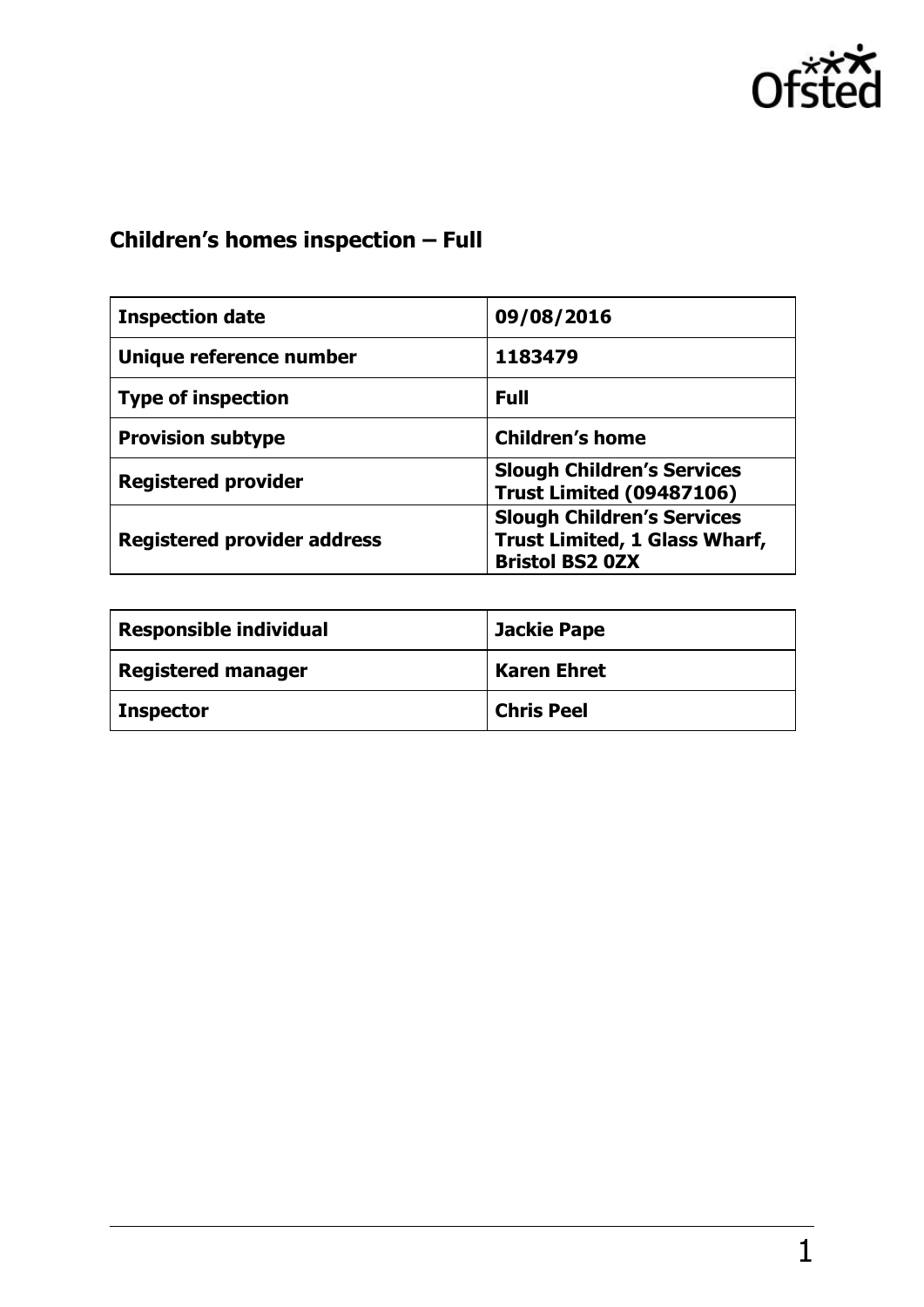

| <b>Inspection date</b>                                                                            | 09/08/2016                     |
|---------------------------------------------------------------------------------------------------|--------------------------------|
| <b>Previous inspection judgement</b>                                                              | <b>Sustained effectiveness</b> |
| <b>Enforcement action since last</b><br>inspection                                                | <b>None</b>                    |
| This inspection                                                                                   |                                |
| The overall experiences and<br>progress of children and<br>young people living in the<br>home are | Good                           |
| The children's home provides effective services that meet the requirements for<br>good.           |                                |
| How well children and<br>young people are helped<br>and protected                                 | Good                           |
| The impact and<br>effectiveness of leaders and<br>managers                                        | Requires improvement           |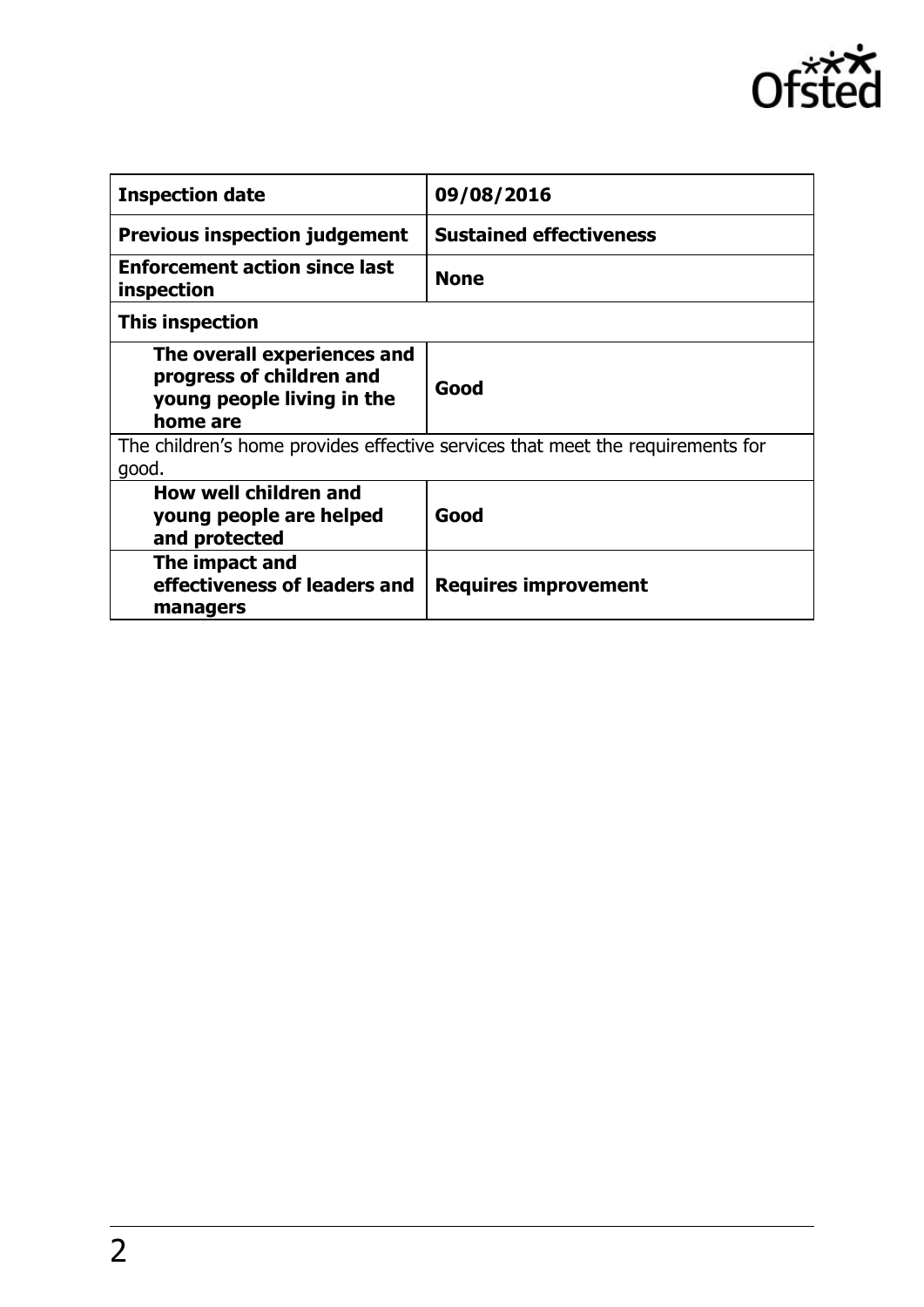

## **1183479**

#### **Summary of findings**

#### **The children's home provision is good because:**

- This inspection was conducted when neither the registered manager nor her assistant were present. The provider had appointed a suitably qualified and experienced interim manager to cover in their absence. This arrangement was working well, with good communication between the responsible individual and the interim manager and areas identified for improving the service being taken forward.
- The short break service is valued by families and professionals alike. One social worker said, 'They are a very good organisation that breaks the isolation of children and families. A lot of families have children with severe difficulties and have difficulty integrating but the home is very family-oriented. I'm glad to work with them.'
- $\blacksquare$  The home has a designated night for a group of young people with particularly disruptive behaviour to attend. This has both prevented the possible breakdown of family life and enhanced the life experiences of those who attend.
- **Progress is made by many children and young people across a range of** developmental areas and for some this transfers into other settings. One parent described seeing positive changes in her son's behaviour. Previously, he was passive and wanted to stay inside all day; now, because 'staff have encouraged him and plan the day to go out, he is very happy going out, likes walking 10 to 15 minutes, and he wants to go to the park.'
- Staff are keen to give as much autonomy as possible to children and young people, even if this means it takes more time to complete activities. Combined with the careful setting of targets, this promotes children's and young people's confidence, increases their sense of worth (because staff give them time and they achieve more) and increases skills, particularly self-care skills. This includes dressing, washing and teeth cleaning.
- Safeguarding is a high priority for staff. They are vigilant in their supervision of children and young people and diligent in conveying 'keep safe' messages so that children and young people can, as far as possible, contribute to their own safety.
- Rates of physical interventions, already low, have decreased further over this year. This is partly due to the effective use of sanctions that have helped one young person to manage his own behaviour when warned about the consequences of it continuing or escalating. Other factors are occupying children and young people as much as possible and skilful reading of situations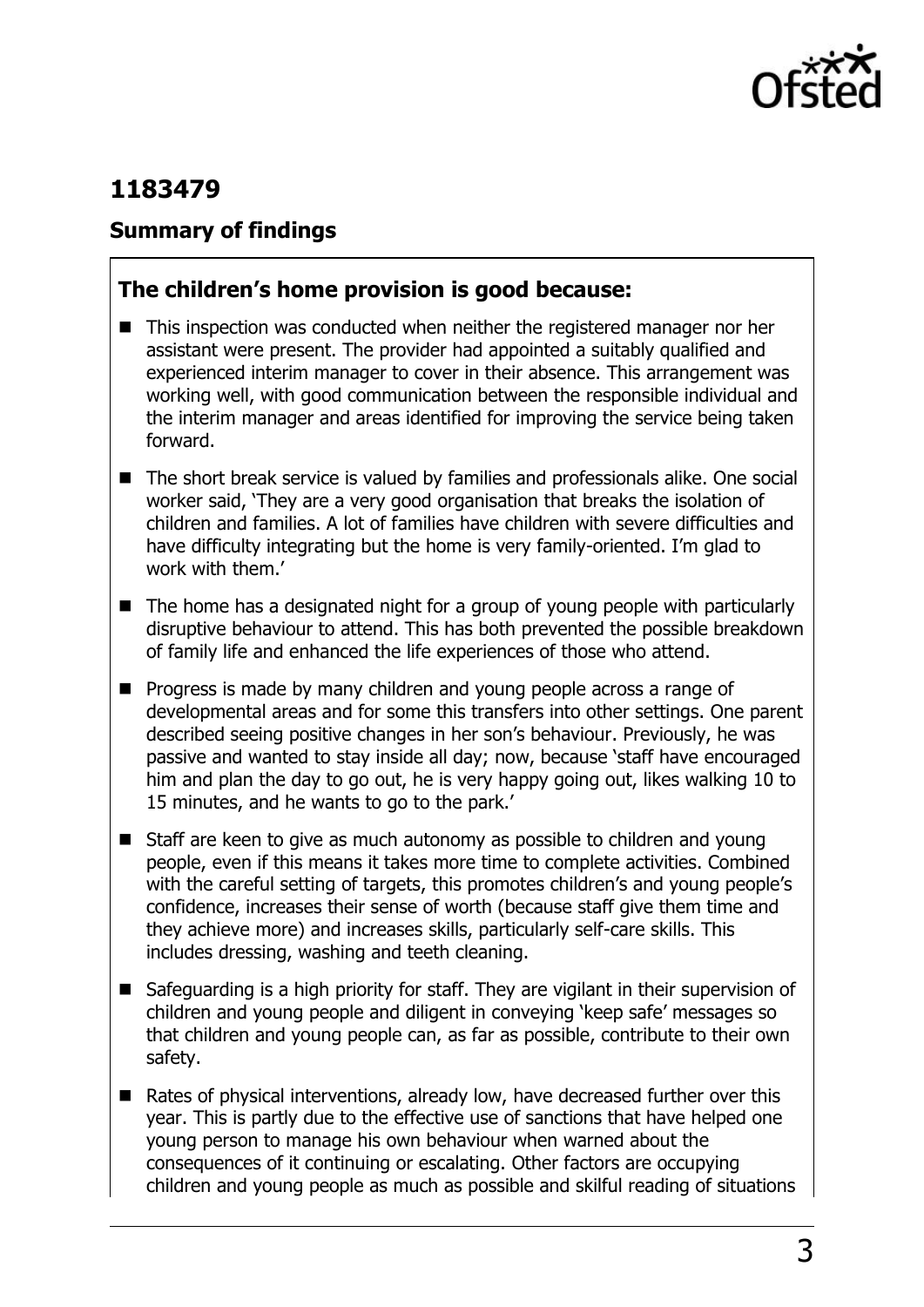

and intervening early when things may develop undesirably.

 $\blacksquare$  Professionals would like more families to benefit from the service that the home offers.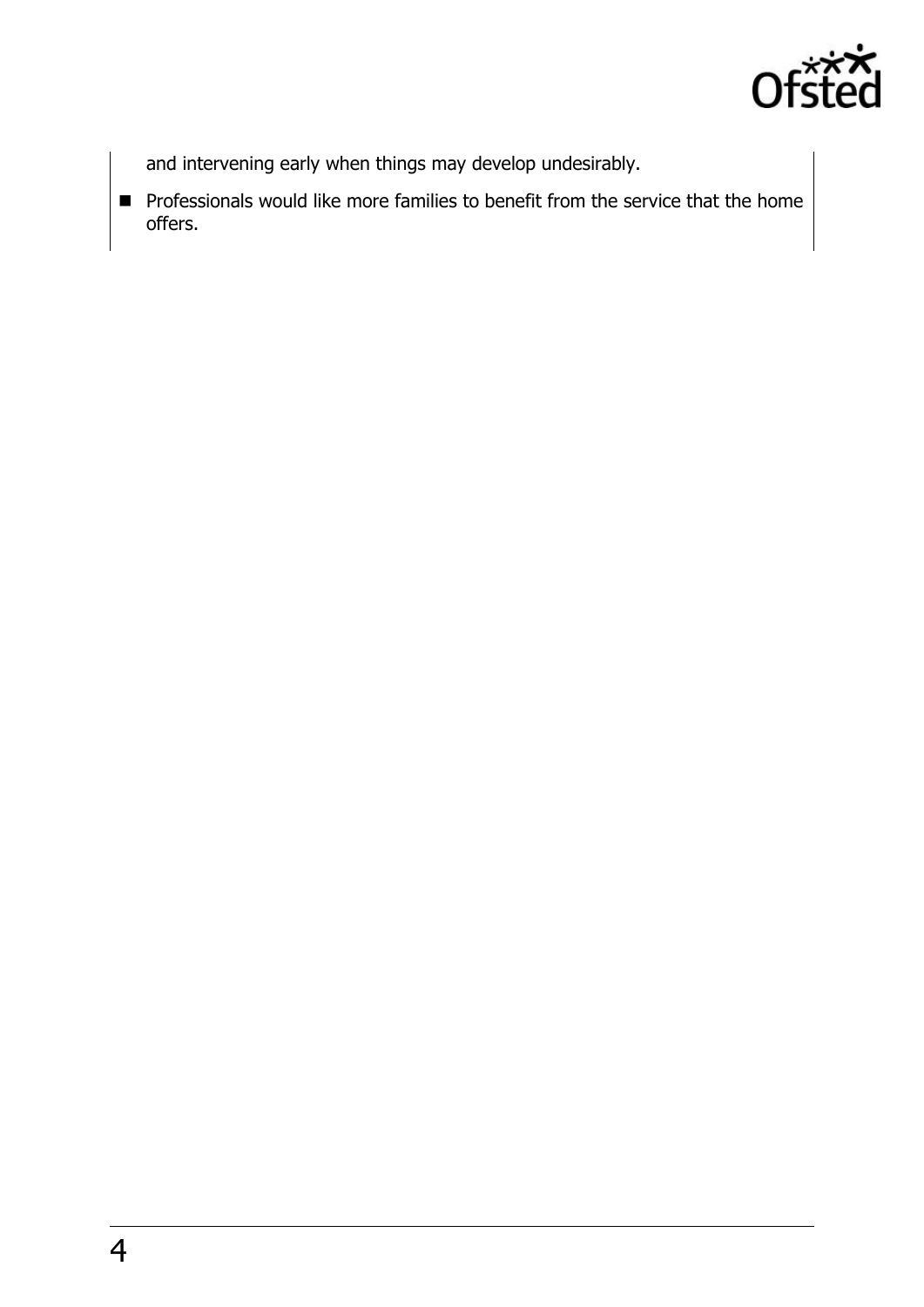

#### **What does the children's home need to do to improve?**

#### **Statutory requirements**

This section sets out the actions which must be taken so that the registered person/s meets the Care Standards Act 2000, Children's Homes (England) Regulations 2015 and the 'Guide to the children's homes regulations including the quality standards'. The registered person(s) must comply with the given timescales.

| <b>Requirement</b>                                                                                                                                                                                                                                                                                                                                                                                 | Due date   |
|----------------------------------------------------------------------------------------------------------------------------------------------------------------------------------------------------------------------------------------------------------------------------------------------------------------------------------------------------------------------------------------------------|------------|
| The registered person must compile, review and, where<br>appropriate, revise a statement of purpose which covers the<br>matters listed in Schedule 1; specifically to include details of the<br>experience and qualifications of staff. (Regulation 16(1) and<br>(3)(a))                                                                                                                           | 30/09/2016 |
| The registered person must ensure that each individual who<br>works in the home in a care role has the level 3 diploma for<br>residential childcare (England) or equivalent by the date which<br>falls two years after the date on which the individual started<br>working or, in the case of an individual who was working in a<br>home on 1 April 2014, 1 April 2016. (Regulation 32(4) and (5)) | 30/09/2016 |
| The registered person must ensure that each employee completes<br>an appropriate induction. (Regulation $33(1)(a)$ )                                                                                                                                                                                                                                                                               | 30/09/2016 |
| The registered person must ensure that all employees receive<br>practice-related supervision by a person with appropriate<br>experience and have their performance and fitness to perform<br>their roles appraised at least once every year. (Regulation<br>$33(4)(b)$ and $(c)$ )                                                                                                                 | 30/09/2016 |
| The registered person must ensure that the independent person<br>carrying out visits to the home only inspects a child's case records<br>if the child and the child's placing authority consent. (Regulation<br>44(2)(b)                                                                                                                                                                           | 30/09/2016 |

#### **Recommendations**

To improve the quality and standards of care further, the service should take account of the following recommendations:

■ Children who cannot or choose not to verbalise, have the right to have their views, wishes and feelings heard and respected in the same way as other children. This includes making a complaint that is dealt with in accordance with regulation 39. ('Guide to the children's homes regulations including the quality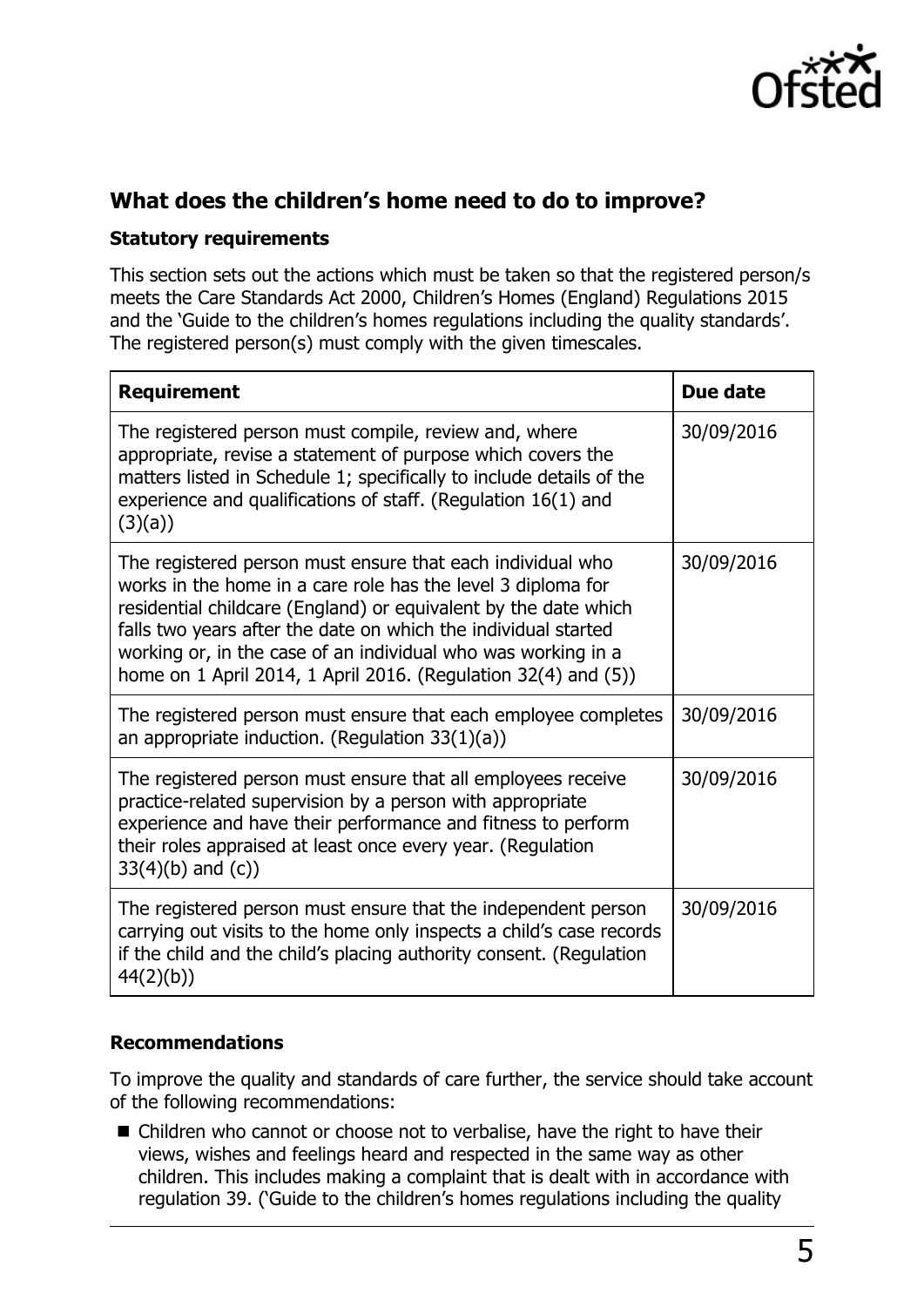

standards', page 24, paragraph 4.24)

- The registered person should make best use of information from internal monitoring to ensure continuous improvement. They are responsible for proactively implementing lessons learned and sustaining good practice. This is with particular regard to the timing of fire safety drills. ('Guide to the children's homes regulations including the quality standards', page 55, paragraph 10.24)
- Information about the child must always be recorded in a way that will be helpful to the child. In particular, it should be clear where information is held so that it is accessible both now and in the future. ('Guide to the children's homes regulations including the quality standards', page 62 paragraph 14.4)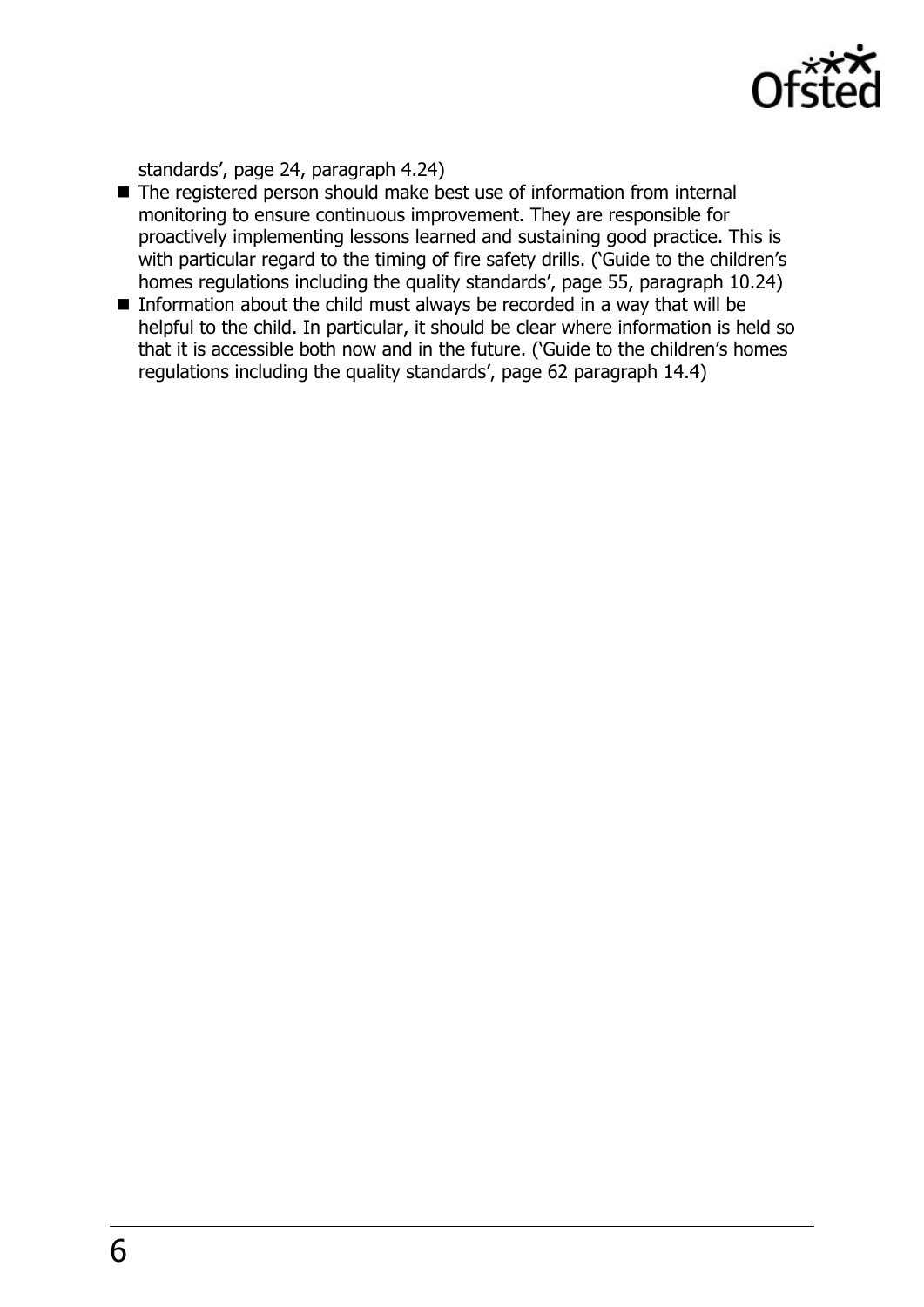

### **Full report**

#### **Information about this children's home**

This service offers residential short breaks for children and young people with learning and/or physical disabilities. The home is registered to provide care and accommodation for up to six children. It transferred from the control of the borough council to a recently established children's services trust and this was the first full inspection under the new registration.

Previous inspection reports for Breakaway can be found under the Unique Reference Number SC031537.

#### **Recent inspection history**

| Inspection date | Inspection type | Inspection judgement           |
|-----------------|-----------------|--------------------------------|
| 04/02/2016      | Interim         | <b>Sustained Effectiveness</b> |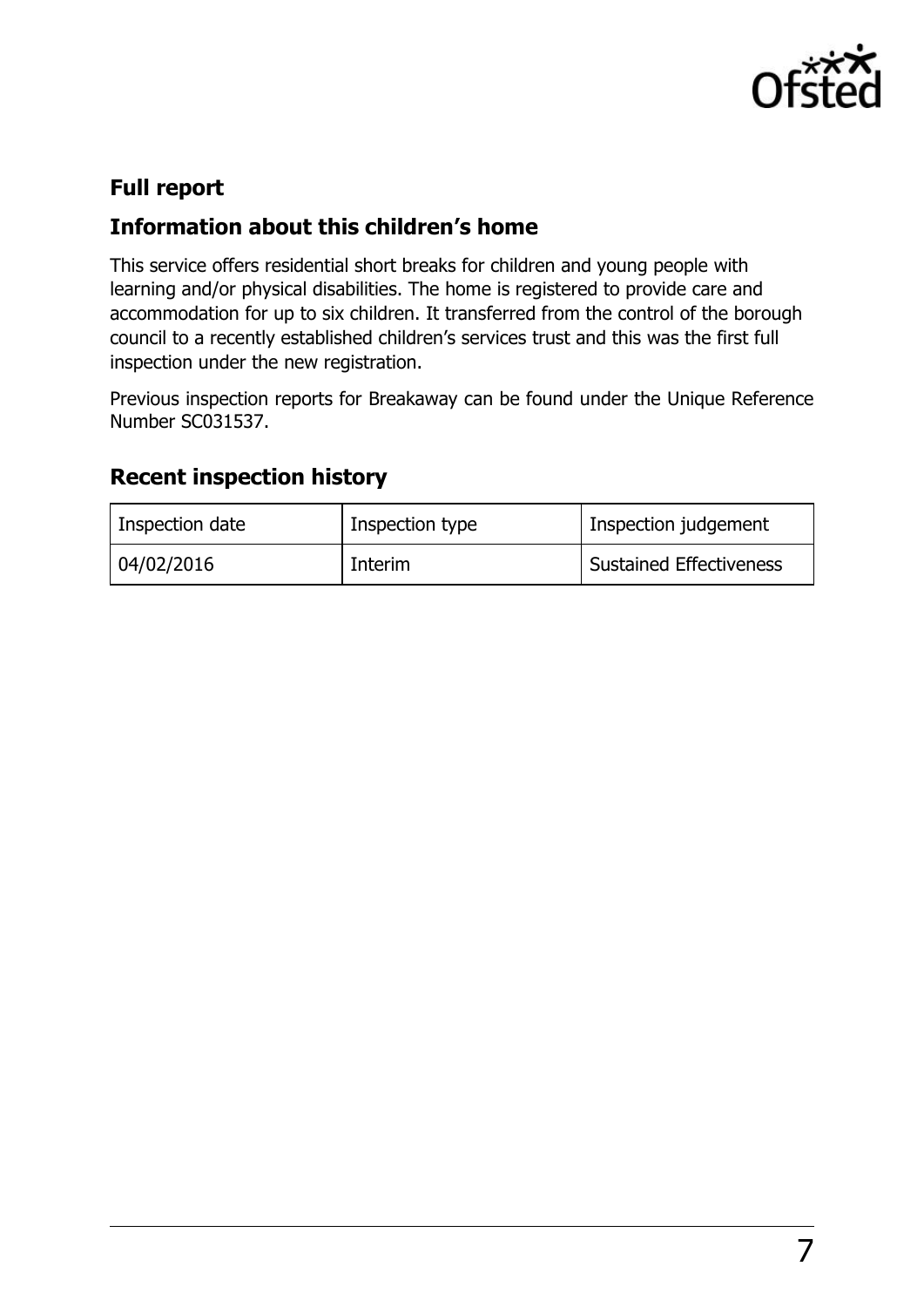

#### **Inspection judgements**

|                                                                                                | Judgement grade |
|------------------------------------------------------------------------------------------------|-----------------|
| The overall experiences and<br>progress of children and young<br>people living in the home are | Good            |

The manager and staff provide a service to children, young people and their families that fulfils the ethos of the home's statement of purpose.

The rooms are small for the six children who could have short breaks at any one time, but this does not prevent them enjoying and participating in a range of activities. There are a number of alternative activities for children and young people to choose from, including playing on garden equipment, using the sensory room or participating in an activity set up by staff. Trips to facilities in the community are popular and were enjoyed by children and young people during the inspection.

The manager and staff rely much less on the locking of internal doors to ensure that children and young people are kept safe. Electronic locks have been deactivated but remain in place, detracting from the homely feel of the building. Suggestions were put forward during the inspection to cover these, retaining them for use if assessed as being required to safeguard a child or young person.

Progress is being made by almost all children and young people with regard to selfcare, independence skills and achieving educational aims. Collaboration over setting and working towards targets with education providers and families has helped make notable achievements, including reducing anti-social behaviour, use of the toilet and road safety. There is a wealth of evidence of these in the records made of individual targets and how they are being worked towards. Small, achievable steps are identified so that a target of cleaning teeth may start with a child or young person tolerating having a brush in their mouth. One young person who started at that level now carries at least one brush with him, ready to use.

These skills are often then transferred to other settings. One social worker recounted how one young person 'was not able to show independence skills but since being at the home has been empowered because someone else was teaching him. Now he puts his pyjamas in the washing machine, which his mother thought he was not able to do. He is feeling proud of himself, getting his dressing gown and getting in the shower. It is down to quality of workers, and matching the needs of young people to the skills of staff that works well.'

The manager is keen to develop services that promote children's and young people's progress further and a room in the home has been designated for the use of a homework club. A computer and other resources are being brought together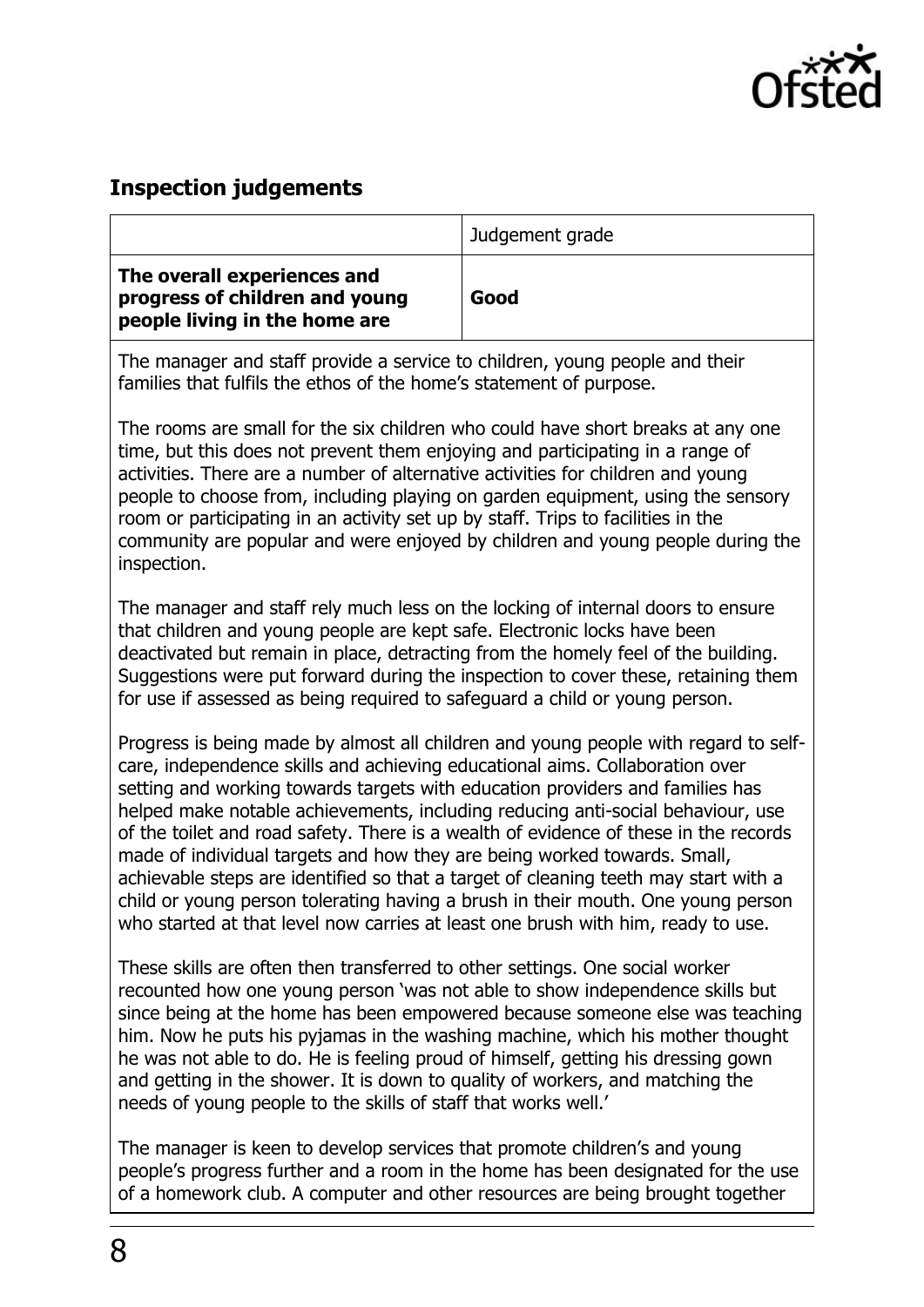

to support children and young people in achieving educational targets and, in collaboration with the local authority's virtual head, a tutor has been identified who will work in the home to the same end.

Meetings are held that help children and young people to express their wishes and feelings and give them information that enhances their stay. In a recent meeting, those attending were reminded about who their key worker is and their role. This was facilitated by photographs and social stories and recorded using the same tools, making it accessible afterwards. This is exemplary practice.

The manager and staff ensure that there are lots of opportunities for children and young people to make complaints or comments about the service. There are, for example, communication aids available specifically to facilitate this and a version of the complaints policy using symbols. However, no complaints have been recorded. There is no guidance for staff on how to identify when the behaviour of children and young people who do not verbalise or use symbols demonstrates their unhappiness and could be regarded as a complaint. So the reaction of a young person to the protocol for bath time not being followed by a member of staff was dealt with as a behavioural issue and not as a complaint.

The large majority of families appreciate the care extended to their children, but some are concerned about occasional cancellation of stays and the disappointment experienced, especially when this is at short notice. One parent thought that handovers at the end of stays could be handled better as she is sometimes left to handle a young person having a 'meltdown' when it does not go well.

During the inspection, children and young people were seen running up to the door of the home, obviously looking forward to their stay. They greeted staff and were warmly welcomed in return. Although most interactions are with adults, many children and young people recognise and are pleased to see each other. Some talk about the friends they meet to their parents when at home.

|                                                                | Judgement grade |
|----------------------------------------------------------------|-----------------|
| How well children and young<br>people are helped and protected | Good            |

Staff work hard to establish strong, secure attachments with children and young people, the foundations for safeguarding and promoting well-being. Observations of interactions showed that staff are regarded as protective, supportive and helpful by children and young people.

The needs of children and young people are met with a very high level of individualised care and understanding, with particular attention paid to preferred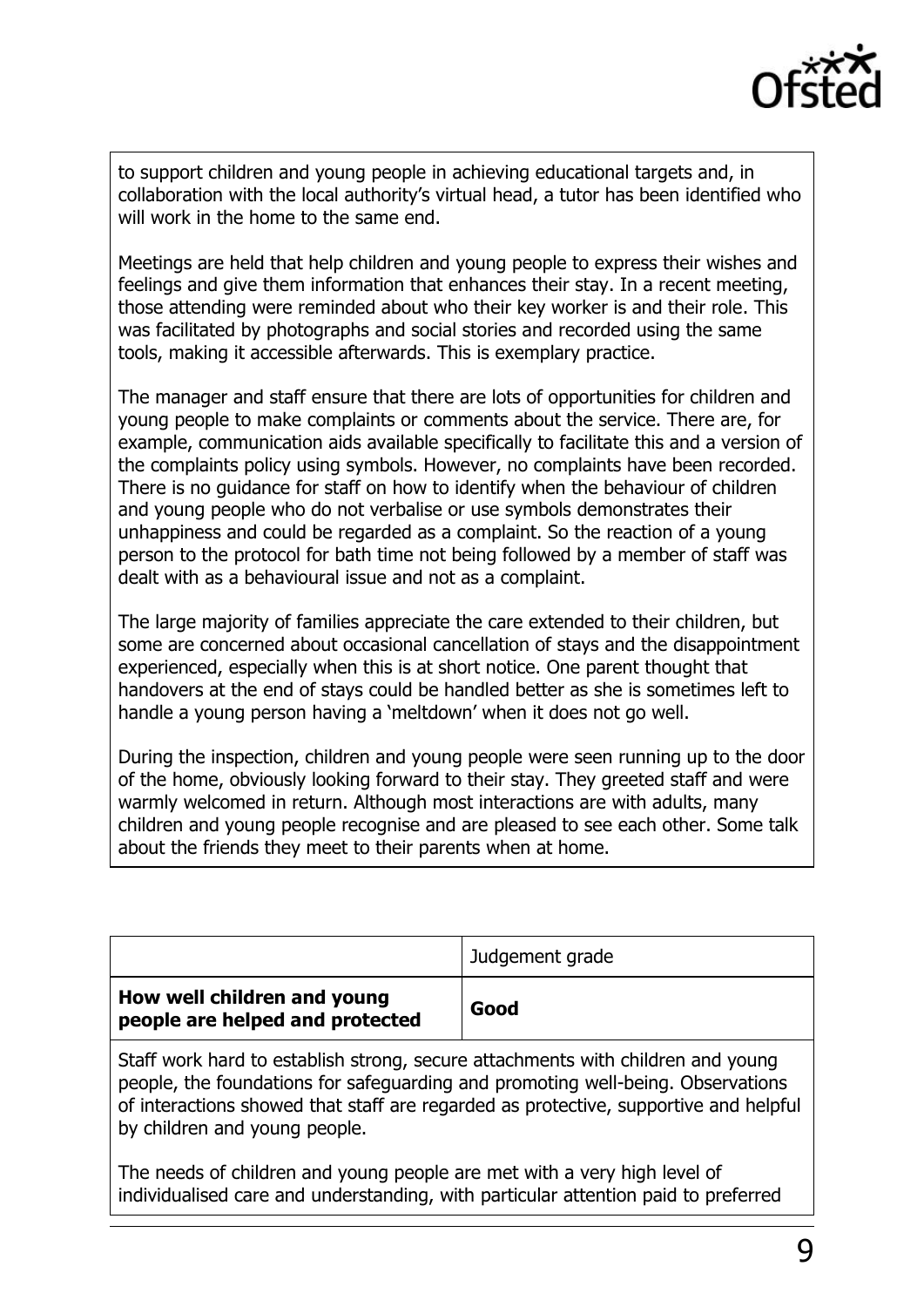

methods of communication. Staff are consistent in the messages they give, repeating them frequently if required to ensure that children and young people are clear about what is happening next, what choices are available or why requests cannot be met. In this way, children and young people have as much autonomy as possible and their level of anxiety is reduced in situations where they have less control.

Levels of supervision are high and the premises are secure, meaning that the home is a very safe place for children and young people who are vulnerable by virtue of their restricted abilities and restricted capacity to be aware of dangers. Nevertheless, staff work hard to help them to understand risks and take appropriate action to minimise them. A striking example is the explanation of who is a stranger and what is inappropriate to do or say with people who are not known. This was conveyed in a children's meeting in a variety of ways, including social stories and other communication aids.

There has been a considerable reduction in the number of physical interventions comparing the first eight months of 2017 with 2016 as well as a smaller but noteworthy reduction in the use of sanctions. This demonstrates that children and young people are becoming increasingly safe and that social behaviour is improving. One young person who used to react to frustrations by hitting out is often now helped to regulate his behaviour when reminded of the consequences of doing so.

The home has health and safety assessments in place for the premises and garden. The interim manager has identified that further consideration needs to be given to the safe siting and use of some play equipment. Visual checks of play equipment are made by staff before they are used by children and young people and arrangements are being made to give them training to amend risk assessments as a result of their observations.

Monitoring systems are in place as required by regulations. There are a few gaps in fridge and freezer temperature records and checks of fire alarm points and emergency lighting were not undertaken for two consecutive weeks, but this has had no direct impact on children and young people. Fire evacuation drills are held regularly, but all those undertaken since the beginning of the year have been at a similar time in the afternoon. These should be varied so that the potential for difficulties at different times can be assessed and to give staff, children and young people practice of evacuations when engaged in other activities.

Safer recruitment protocols are followed when considering the appointment of new staff, although records of DBS disclosures do not state the level of check obtained or whether they were clear or not.

There are records that staff have spoken to parents about the independent person viewing case files under regulation 44 but no signatures evidencing consent and no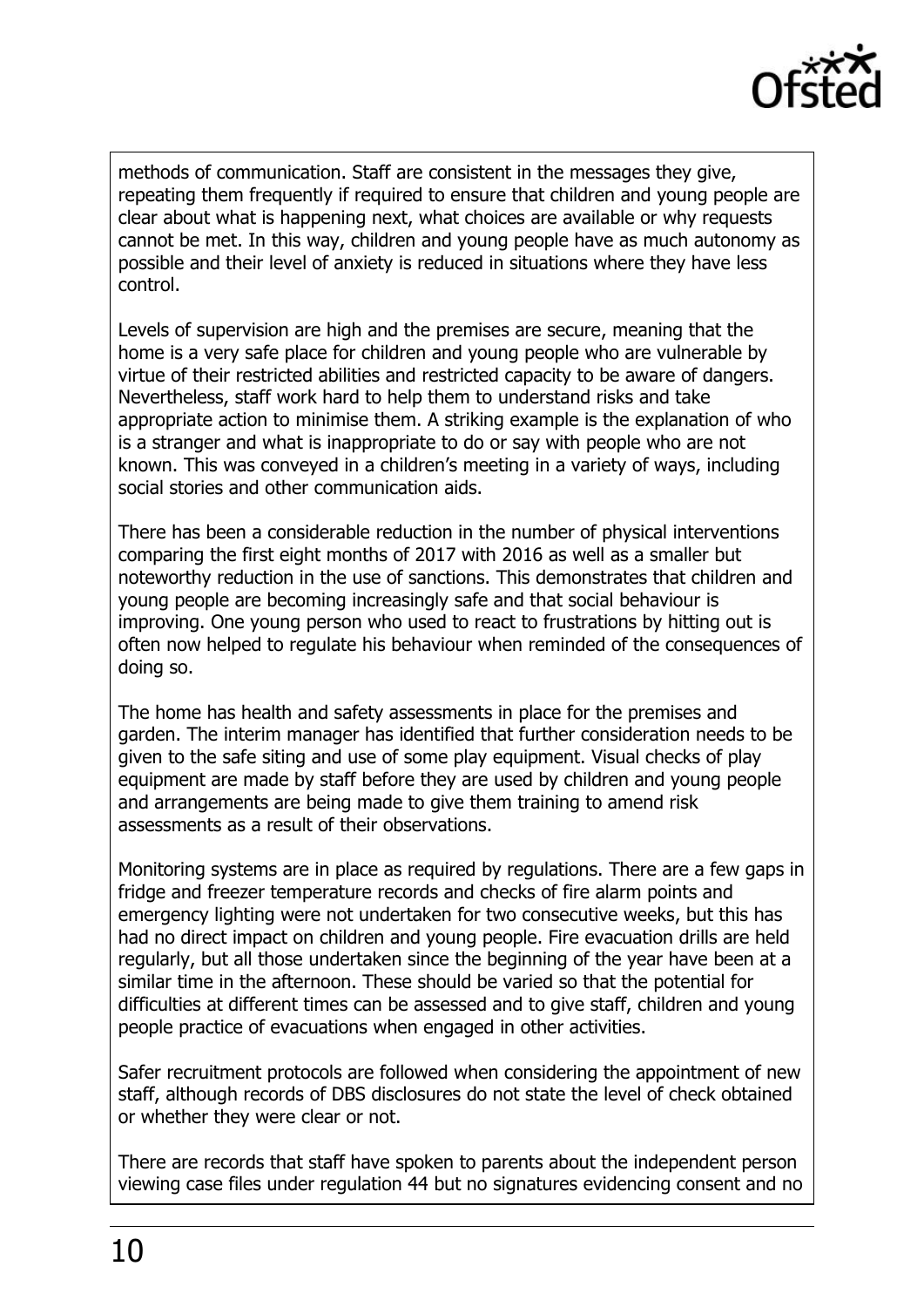

record of agreement of placing authorities.

The vast majority of parents spoken to had no concerns about their children's safety while being cared for at the home, although one mother said that her daughter had scratched and hit herself out of frustration  $-$  a concern the interim manager agreed to look into.

All staff undertake regular safeguarding training; one commented that she was more observant regarding things like bruising as a result. Social workers report that safeguarding concerns have been appropriately and promptly raised with them. One praised staff for being vigilant, noticing injuries not picked up elsewhere, saying: 'The home were on form and I was able to act.'

|                                                         | Judgement grade             |
|---------------------------------------------------------|-----------------------------|
| The impact and effectiveness of<br>leaders and managers | <b>Requires improvement</b> |

The manager and staff have very good links with other agencies, liaising particularly well with education providers and children's services staff. This leads to improved information sharing, better planning and discernible differences for children and young people. Social workers appreciate that staff provide them with insights and a quality of information they may not otherwise have. One commented that staff 'give us good guidance with the children, inform us of incidents; it's beneficial because I get to know about my children.'

New permanent staff have joined the team and for the most part their induction experience has been good. However, the process needs to be tailored for specific roles to ensure that all staff have the support and guidance to equip them for the tasks they have to perform.

There are significant gaps in records of supervision and appraisals, with one staff member apparently having had no supervision sessions and others just one or two since the beginning of the year. Despite this, the majority of staff spoken to feel well supported and say that they can approach their supervisor at any time. This is not universal, though, with a staff member saying that managers can be abrupt.

The home has had a policy of not using agency staff, because children and young people often require someone who knows them well to work with them and some may react badly to a change in whom they are expecting to see. If there are staff shortages and shifts cannot be covered either by permanent or bank staff, then this results in breaks being cancelled. Calling on an agency may prevent this from happening and the interim manager and the responsible individual are looking at this being a contingency arrangement.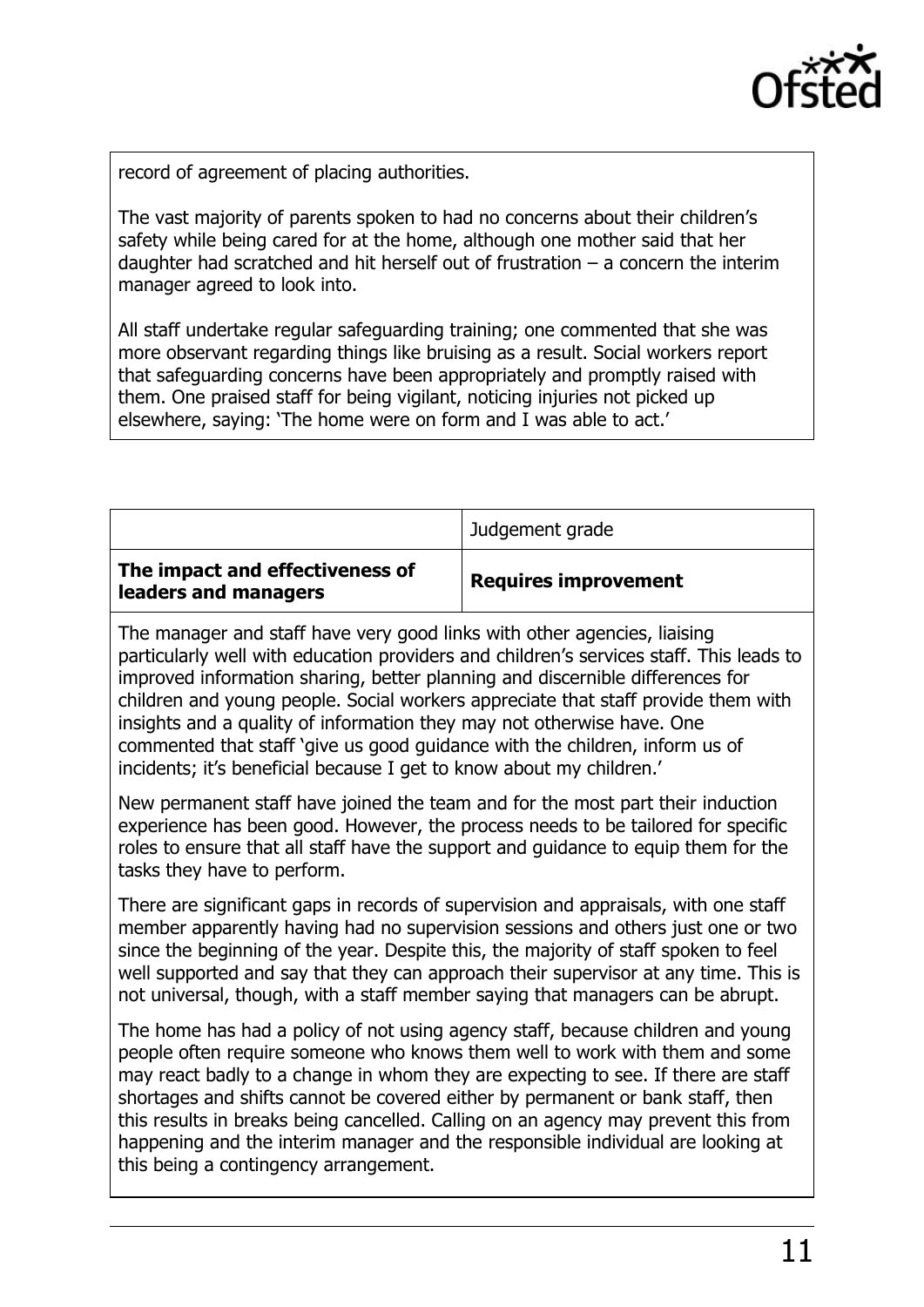

Children and young people referred for short breaks are carefully considered for the service, including having a written impact risk assessment that details potential issues for them, other services users, staff and the wider community. Remedial measures are considered and the suitability for the home decided. This ensures that the well-being of all involved is taken into account and secured as far as possible.

Children's guides have been updated and now include all the information required. Three formats are offered to suit the level of communication a child or young person has, helping to provide a tailored service.

The statement of purpose was updated during the inspection. It now includes information about the use of sound alarms. Although it refers to the qualifications of staff, the statement is not specific as to how many have the required level 3 diploma for residential childcare (England) or equivalent. The home's records about which staff have obtained the qualification, who is undertaking it and when it is anticipated the training will be completed are unclear.

The home's development plan sets out ways in which the manager intends to improve the service offered, including the homework club and general refurbishment. Considerable work has already been done to achieve these, including the recent refitting of the kitchen.

The manager and staff dealt appropriately with an incident of a young person sustaining injuries while alone in a bedroom, notifying all necessary parties. Lessons were learned in consultation with the young person's mother, with bespoke padded covers made for bed ends and a sound alarm being introduced. However, scant information is available in the case file about the incident or subsequent events. Although there are records elsewhere, these are not crossreferenced, so anyone unfamiliar with the home's practice would not know where to look for further information or even that it exists.

Changes have been made to the format of recording for restraints that ensures that information regarding compliance with the regulatory requirements for timescales is captured. The same requirements apply to measures of discipline and control but the format of recording of sanctions had not been changed. This was rectified before the end of the inspection. All requirements and recommendations have therefore been met.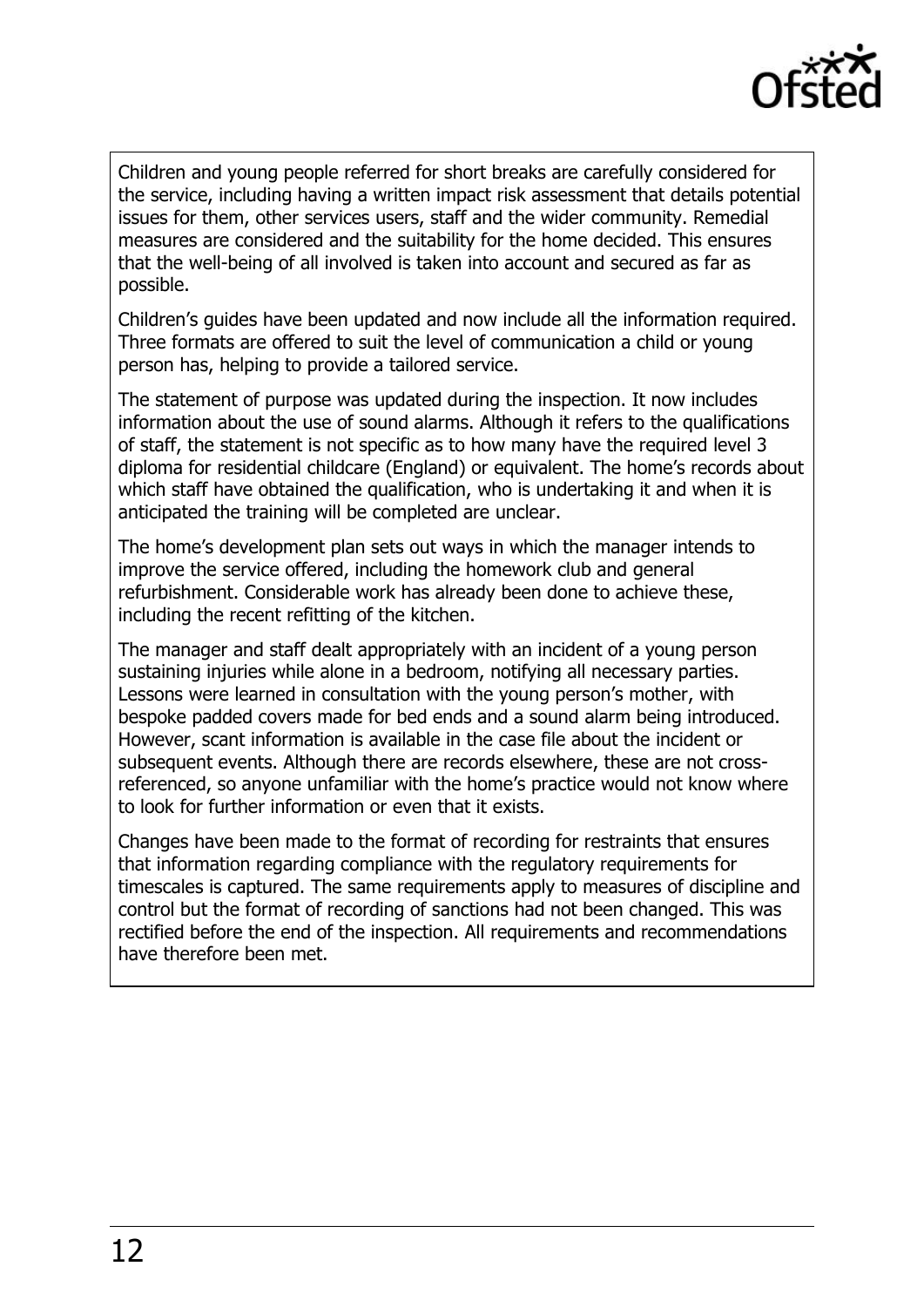

#### **What the inspection judgements mean**

The experiences and progress of children and young people are at the centre of the inspection. Inspectors will use their professional judgement to determine the weight and significance of their findings in this respect. The judgements included in the report are made against 'Inspection of children's homes: framework for inspection'.

An **outstanding** children's home provides highly effective services that contribute to significantly improved outcomes for children and young people who need help and protection and care. Their progress exceeds expectations and is sustained over time.

A **good** children's home provides effective services that help, protect and care for children and young people and have their welfare safeguarded and promoted.

In a children's home that **requires improvement**, there are no widespread or serious failures that create or leave children being harmed or at risk of harm. The welfare of children looked after is safeguarded and promoted. Minimum requirements are in place. However, the children's home is not yet delivering good protection, help and care for children and young people.

A children's home that is **inadequate** is providing services where there are widespread or serious failures that create or leave children and young people being harmed or at risk of harm or that result in children looked after not having their welfare safeguarded and promoted.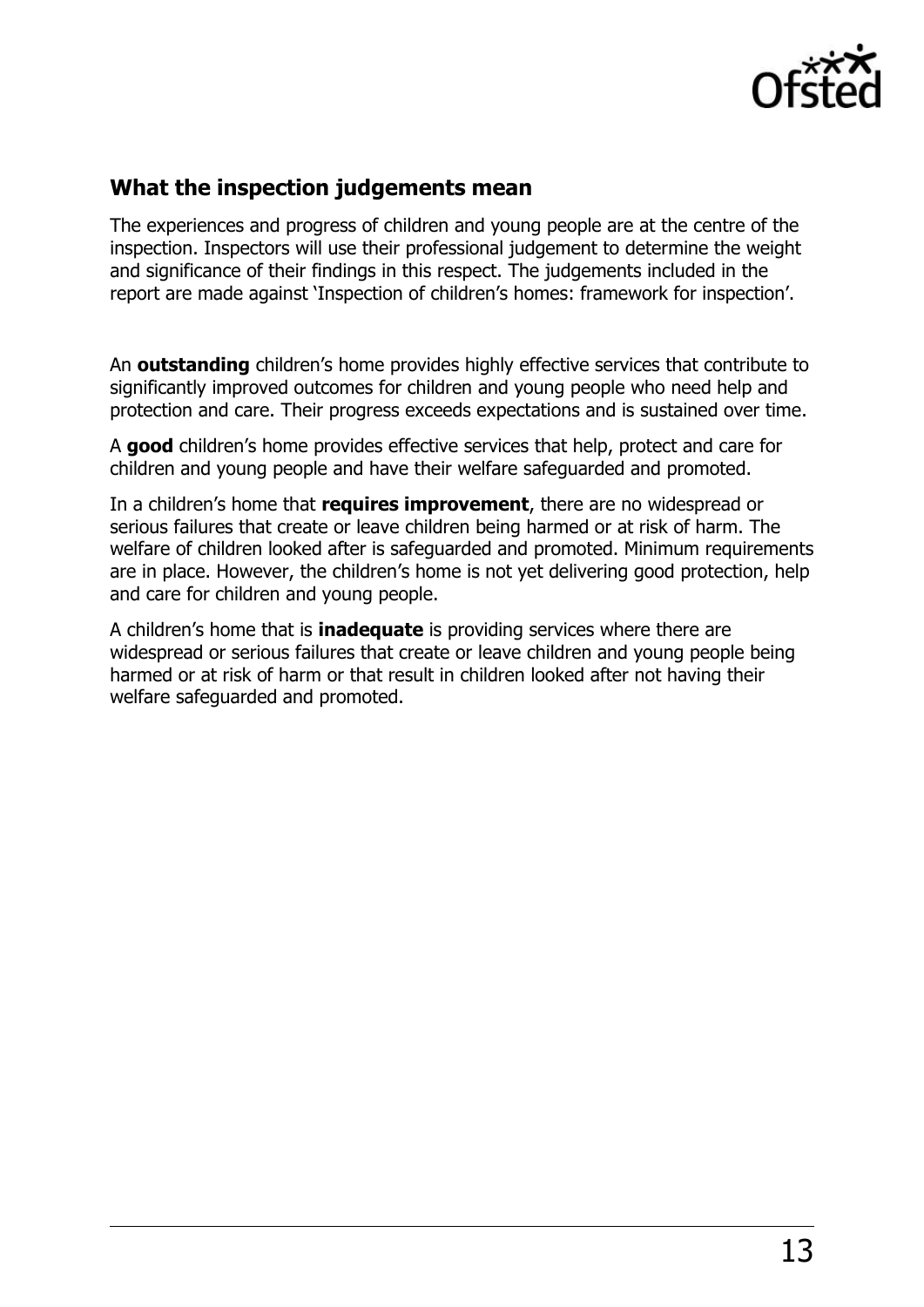

## **Information about this inspection**

Inspectors have looked closely at the experiences and progress of children and young people living in the children's home. Inspectors considered the quality of work and the difference that adults make to the lives of children and young people. They read case files, watched how professional staff work with children, young people and each other and discussed the effectiveness of help and care given to children and young people. Wherever possible, they talked to children, young people and their families. In addition, the inspectors have tried to understand what the children's home knows about how well it is performing, how well it is doing and what difference it is making for the children and young people whom it is trying to help, protect and look after.

This inspection was carried out under the Care Standards Act 2000 to assess the effectiveness of the service and to consider how well it complies with the Children's Homes (England) Regulations 2015 and the 'Guide to the children's homes regulations including the quality standards'.